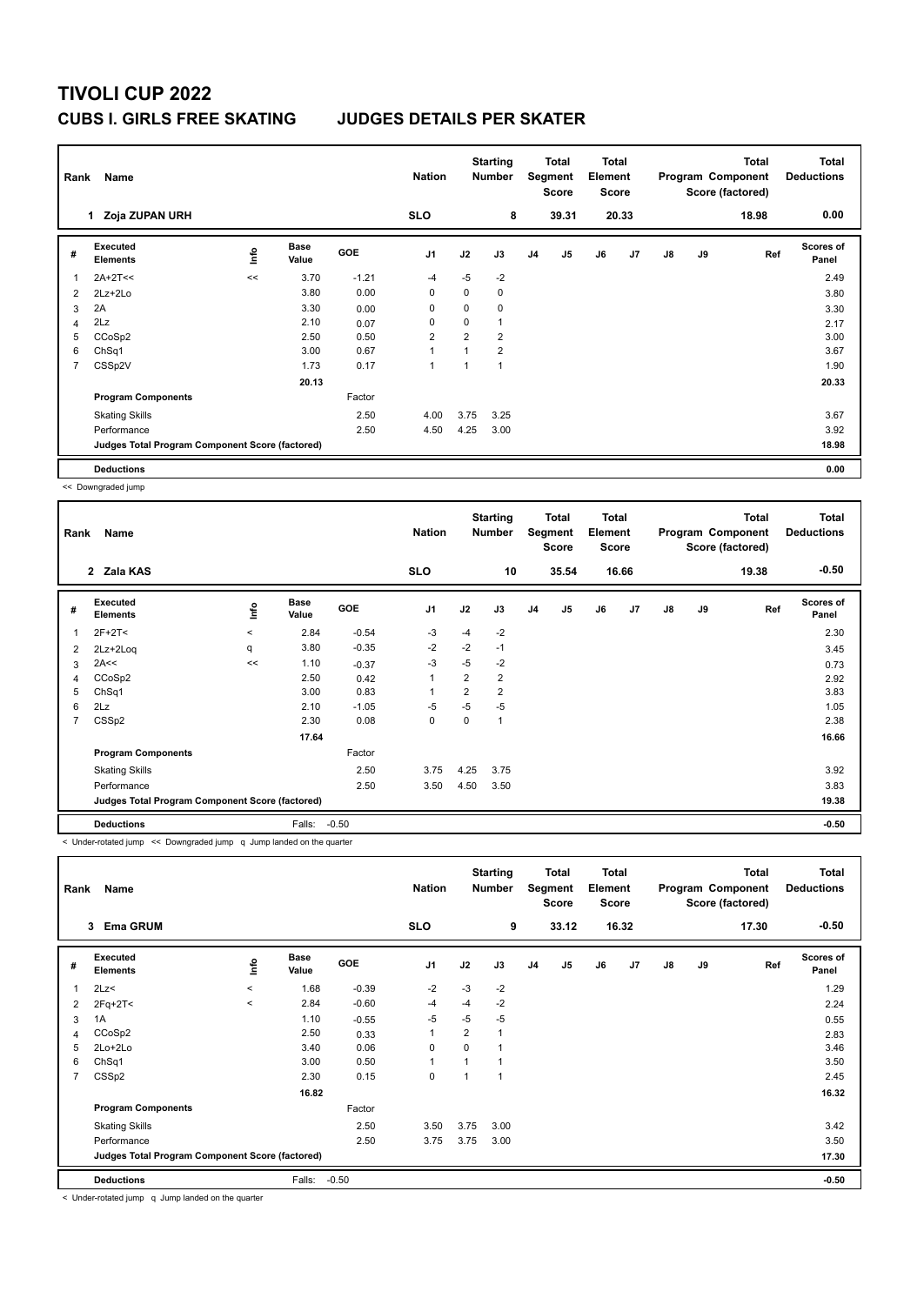| Rank | Name<br>4 Eles NAMAZALIEVA                      |      |                      |            | <b>Nation</b>            |                | <b>Starting</b><br><b>Number</b> |                | Total<br>Segment<br><b>Score</b> | <b>Total</b><br>Element<br><b>Score</b> |       |               |    | <b>Total</b><br>Program Component<br>Score (factored) | <b>Total</b><br><b>Deductions</b> |
|------|-------------------------------------------------|------|----------------------|------------|--------------------------|----------------|----------------------------------|----------------|----------------------------------|-----------------------------------------|-------|---------------|----|-------------------------------------------------------|-----------------------------------|
|      |                                                 |      |                      |            | <b>AUT</b>               |                | 14                               |                | 32.26                            |                                         | 14.70 |               |    | 18.56                                                 | $-1.00$                           |
| #    | Executed<br><b>Elements</b>                     | Info | <b>Base</b><br>Value | <b>GOE</b> | J <sub>1</sub>           | J2             | J3                               | J <sub>4</sub> | J <sub>5</sub>                   | J6                                      | J7    | $\mathsf{J}8$ | J9 | Ref                                                   | <b>Scores of</b><br>Panel         |
| 1    | Α                                               |      | 0.00                 | 0.00       | $\overline{\phantom{a}}$ | ٠              | $\overline{\phantom{a}}$         |                |                                  |                                         |       |               |    |                                                       | 0.00                              |
| 2    | $2F+2T<<$                                       | <<   | 2.20                 | $-0.84$    | -4                       | $-5$           | $-5$                             |                |                                  |                                         |       |               |    |                                                       | 1.36                              |
| 3    | 2A                                              |      | 3.30                 | $-1.65$    | $-5$                     | $-5$           | $-5$                             |                |                                  |                                         |       |               |    |                                                       | 1.65                              |
| 4    | LSp2                                            |      | 1.90                 | 0.06       | 0                        | $\Omega$       | $\mathbf{1}$                     |                |                                  |                                         |       |               |    |                                                       | 1.96                              |
| 5    | $2Lz + 2T$                                      |      | 3.40                 | 0.00       | 0                        | 0              | 0                                |                |                                  |                                         |       |               |    |                                                       | 3.40                              |
| 6    | Ch <sub>Sq1</sub>                               |      | 3.00                 | 0.50       | 0                        | $\overline{2}$ | $\mathbf{1}$                     |                |                                  |                                         |       |               |    |                                                       | 3.50                              |
| 7    | CCoSp2                                          |      | 2.50                 | 0.33       | $\overline{1}$           | 2              | $\mathbf{1}$                     |                |                                  |                                         |       |               |    |                                                       | 2.83                              |
|      |                                                 |      | 16.30                |            |                          |                |                                  |                |                                  |                                         |       |               |    |                                                       | 14.70                             |
|      | <b>Program Components</b>                       |      |                      | Factor     |                          |                |                                  |                |                                  |                                         |       |               |    |                                                       |                                   |
|      | <b>Skating Skills</b>                           |      |                      | 2.50       | 3.75                     | 4.00           | 3.50                             |                |                                  |                                         |       |               |    |                                                       | 3.75                              |
|      | Performance                                     |      |                      | 2.50       | 3.50                     | 4.00           | 3.50                             |                |                                  |                                         |       |               |    |                                                       | 3.67                              |
|      | Judges Total Program Component Score (factored) |      |                      |            |                          |                |                                  |                |                                  |                                         |       |               |    |                                                       | 18.56                             |
|      | <b>Deductions</b>                               |      | Falls:               | $-1.00$    |                          |                |                                  |                |                                  |                                         |       |               |    |                                                       | $-1.00$                           |

<< Downgraded jump

| Rank           | Name                                            |       | <b>Nation</b>        |            | <b>Starting</b><br><b>Number</b> |      | Total<br>Segment<br><b>Score</b> | Total<br>Element<br><b>Score</b> |                |    |       | <b>Total</b><br>Program Component<br>Score (factored) | <b>Total</b><br><b>Deductions</b> |       |                           |
|----------------|-------------------------------------------------|-------|----------------------|------------|----------------------------------|------|----------------------------------|----------------------------------|----------------|----|-------|-------------------------------------------------------|-----------------------------------|-------|---------------------------|
|                | 5<br><b>Brina BELEC</b>                         |       |                      |            | <b>SLO</b>                       |      | 12                               |                                  | 31.33          |    | 15.03 |                                                       |                                   | 17.30 | $-1.00$                   |
| #              | <b>Executed</b><br><b>Elements</b>              | ١m    | <b>Base</b><br>Value | <b>GOE</b> | J <sub>1</sub>                   | J2   | J3                               | J <sub>4</sub>                   | J <sub>5</sub> | J6 | J7    | J8                                                    | J9                                | Ref   | <b>Scores of</b><br>Panel |
| 1              | $2S+2Lo$                                        |       | 3.00                 | 0.06       | $\Omega$                         | 1    | 0                                |                                  |                |    |       |                                                       |                                   |       | 3.06                      |
| $\overline{2}$ | 2Lz<                                            | $\,<$ | 1.68                 | $-0.84$    | $-5$                             | $-5$ | $-5$                             |                                  |                |    |       |                                                       |                                   |       | 0.84                      |
| 3              | CCoSp2                                          |       | 2.50                 | 0.25       | -1                               | 1    | 1                                |                                  |                |    |       |                                                       |                                   |       | 2.75                      |
| 4              | 1A                                              |       | 1.10                 | 0.00       | $\mathbf 0$                      | 0    | 0                                |                                  |                |    |       |                                                       |                                   |       | 1.10                      |
| 5              | 2Lz<                                            | $\,<$ | 1.68                 | $-0.84$    | $-5$                             | $-5$ | $-5$                             |                                  |                |    |       |                                                       |                                   |       | 0.84                      |
| 6              | ChSq1                                           |       | 3.00                 | 0.83       | $\overline{2}$                   |      | $\overline{2}$                   |                                  |                |    |       |                                                       |                                   |       | 3.83                      |
| 7              | CSSp2                                           |       | 2.30                 | 0.31       | $\mathbf{1}$                     |      | $\overline{2}$                   |                                  |                |    |       |                                                       |                                   |       | 2.61                      |
|                |                                                 |       | 15.26                |            |                                  |      |                                  |                                  |                |    |       |                                                       |                                   |       | 15.03                     |
|                | <b>Program Components</b>                       |       |                      | Factor     |                                  |      |                                  |                                  |                |    |       |                                                       |                                   |       |                           |
|                | <b>Skating Skills</b>                           |       |                      | 2.50       | 3.25                             | 3.50 | 3.50                             |                                  |                |    |       |                                                       |                                   |       | 3.42                      |
|                | Performance                                     |       |                      | 2.50       | 3.25                             | 3.75 | 3.50                             |                                  |                |    |       |                                                       |                                   |       | 3.50                      |
|                | Judges Total Program Component Score (factored) |       |                      |            |                                  |      |                                  |                                  |                |    |       |                                                       |                                   |       | 17.30                     |
|                | <b>Deductions</b>                               |       | Falls:               | $-1.00$    |                                  |      |                                  |                                  |                |    |       |                                                       |                                   |       | $-1.00$                   |

< Under-rotated jump

| Rank           | Name<br>Elina KOSLICH<br>6                      |      |               |            |                |                | <b>Starting</b><br><b>Number</b> |    | <b>Total</b><br>Segment<br><b>Score</b> | <b>Total</b><br>Element<br><b>Score</b> |                |               |    | <b>Total</b><br>Program Component<br>Score (factored) | <b>Total</b><br><b>Deductions</b> |
|----------------|-------------------------------------------------|------|---------------|------------|----------------|----------------|----------------------------------|----|-----------------------------------------|-----------------------------------------|----------------|---------------|----|-------------------------------------------------------|-----------------------------------|
|                |                                                 |      |               |            | <b>AUT</b>     |                | 5                                |    | 30.15                                   |                                         | 15.02          |               |    | 15.63                                                 | $-0.50$                           |
| #              | Executed<br><b>Elements</b>                     | lnfo | Base<br>Value | <b>GOE</b> | J <sub>1</sub> | J2             | J3                               | J4 | J5                                      | J6                                      | J <sub>7</sub> | $\mathsf{J}8$ | J9 | Ref                                                   | <b>Scores of</b><br>Panel         |
| 1              | 2Fq                                             | q    | 1.80          | $-0.90$    | $-5$           | $-5$           | $-5$                             |    |                                         |                                         |                |               |    |                                                       | 0.90                              |
| 2              | $2Lo+1T$                                        |      | 2.10          | 0.00       | $\mathbf 0$    | 0              | 0                                |    |                                         |                                         |                |               |    |                                                       | 2.10                              |
| 3              | ChSq1                                           |      | 3.00          | 0.50       | $\overline{1}$ |                | 1                                |    |                                         |                                         |                |               |    |                                                       | 3.50                              |
| 4              | 2Lo                                             |      | 1.70          | 0.00       | 0              | $\Omega$       | 0                                |    |                                         |                                         |                |               |    |                                                       | 1.70                              |
| 5              | CSS <sub>p2</sub>                               |      | 2.30          | 0.31       | $\mathbf{1}$   | $\overline{2}$ | 1                                |    |                                         |                                         |                |               |    |                                                       | 2.61                              |
| 6              | $1A+1T$                                         |      | 1.50          | 0.04       | $\mathbf{1}$   | $\Omega$       | 0                                |    |                                         |                                         |                |               |    |                                                       | 1.54                              |
| $\overline{7}$ | CCoSp2                                          |      | 2.50          | 0.17       | $\mathbf{1}$   |                | 0                                |    |                                         |                                         |                |               |    |                                                       | 2.67                              |
|                |                                                 |      | 14.90         |            |                |                |                                  |    |                                         |                                         |                |               |    |                                                       | 15.02                             |
|                | <b>Program Components</b>                       |      |               | Factor     |                |                |                                  |    |                                         |                                         |                |               |    |                                                       |                                   |
|                | <b>Skating Skills</b>                           |      |               | 2.50       | 3.25           | 3.25           | 2.75                             |    |                                         |                                         |                |               |    |                                                       | 3.08                              |
|                | Performance                                     |      |               | 2.50       | 3.50           | 3.50           | 2.50                             |    |                                         |                                         |                |               |    |                                                       | 3.17                              |
|                | Judges Total Program Component Score (factored) |      |               |            |                |                |                                  |    |                                         |                                         |                |               |    |                                                       | 15.63                             |
|                | <b>Deductions</b>                               |      | Falls:        | $-0.50$    |                |                |                                  |    |                                         |                                         |                |               |    |                                                       | $-0.50$                           |

q Jump landed on the quarter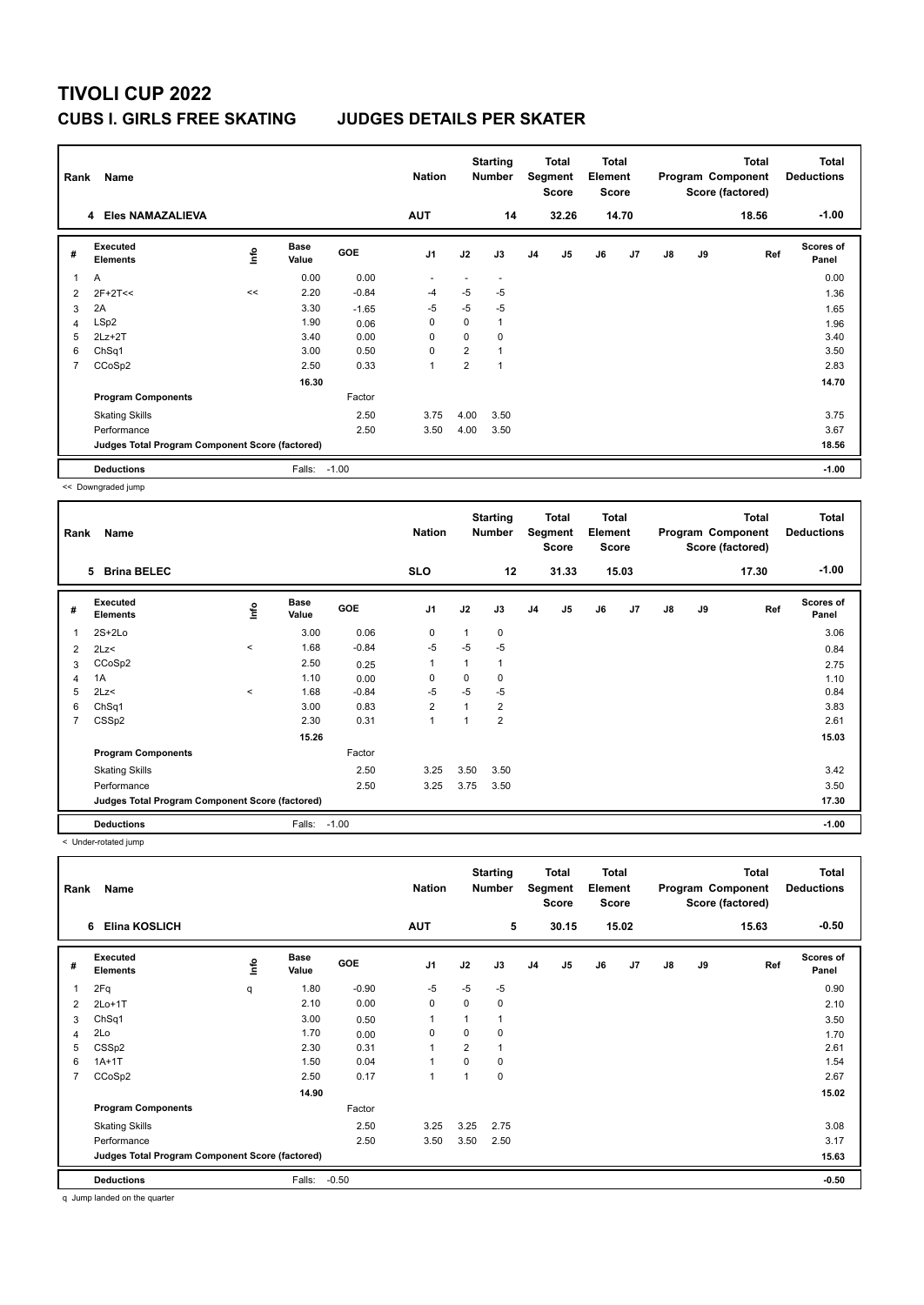| Rank | Name                                            |         | <b>Nation</b>        |            | <b>Starting</b><br><b>Number</b> |                | Total<br>Segment<br><b>Score</b> | <b>Total</b><br>Element<br><b>Score</b> |                |    |       | <b>Total</b><br>Program Component<br>Score (factored) | <b>Total</b><br><b>Deductions</b> |       |                           |
|------|-------------------------------------------------|---------|----------------------|------------|----------------------------------|----------------|----------------------------------|-----------------------------------------|----------------|----|-------|-------------------------------------------------------|-----------------------------------|-------|---------------------------|
|      | 7 Luna ROZMAN                                   |         |                      |            | <b>SLO</b>                       |                | 3                                |                                         | 29.42          |    | 14.69 |                                                       |                                   | 15.23 | $-0.50$                   |
| #    | Executed<br><b>Elements</b>                     | Info    | <b>Base</b><br>Value | <b>GOE</b> | J <sub>1</sub>                   | J2             | J3                               | J <sub>4</sub>                          | J <sub>5</sub> | J6 | J7    | $\mathsf{J}8$                                         | J9                                | Ref   | <b>Scores of</b><br>Panel |
|      | 2Lo+1A+SEQ                                      |         | 2.24                 | 0.00       | 0                                | 0              | 0                                |                                         |                |    |       |                                                       |                                   |       | 2.24                      |
| 2    | 2F<+1Lo+2Lo*                                    | $\star$ | 1.94                 | $-0.72$    | $-5$                             | $-5$           | $-5$                             |                                         |                |    |       |                                                       |                                   |       | 1.22                      |
| 3    | CSS <sub>p2</sub>                               |         | 2.30                 | 0.15       | 0                                | 1              |                                  |                                         |                |    |       |                                                       |                                   |       | 2.45                      |
| 4    | Ch <sub>Sq1</sub>                               |         | 3.00                 | 0.50       |                                  | 1              |                                  |                                         |                |    |       |                                                       |                                   |       | 3.50                      |
| 5    | 2F<                                             | $\prec$ | 1.44                 | $-0.29$    | $-2$                             | $-2$           | $-2$                             |                                         |                |    |       |                                                       |                                   |       | 1.15                      |
| 6    | 2S                                              |         | 1.30                 | 0.00       | $\mathbf 0$                      | $\Omega$       | 0                                |                                         |                |    |       |                                                       |                                   |       | 1.30                      |
| 7    | CCoSp2                                          |         | 2.50                 | 0.33       | $\overline{1}$                   | $\overline{2}$ | 1                                |                                         |                |    |       |                                                       |                                   |       | 2.83                      |
|      |                                                 |         | 14.72                |            |                                  |                |                                  |                                         |                |    |       |                                                       |                                   |       | 14.69                     |
|      | <b>Program Components</b>                       |         |                      | Factor     |                                  |                |                                  |                                         |                |    |       |                                                       |                                   |       |                           |
|      | <b>Skating Skills</b>                           |         |                      | 2.50       | 3.00                             | 3.25           | 2.50                             |                                         |                |    |       |                                                       |                                   |       | 2.92                      |
|      | Performance                                     |         |                      | 2.50       | 3.25                             | 3.50           | 2.75                             |                                         |                |    |       |                                                       |                                   |       | 3.17                      |
|      | Judges Total Program Component Score (factored) |         |                      |            |                                  |                |                                  |                                         |                |    |       |                                                       |                                   |       | 15.23                     |
|      | <b>Deductions</b>                               |         | Falls:               | $-0.50$    |                                  |                |                                  |                                         |                |    |       |                                                       |                                   |       | $-0.50$                   |

< Under-rotated jump \* Invalid element

| Rank           | Name                                            |         |                      |            | <b>Nation</b>  |          | <b>Starting</b><br><b>Number</b> |                | Total<br>Segment<br>Score | <b>Total</b><br>Element<br><b>Score</b> |       |               |    | <b>Total</b><br>Program Component<br>Score (factored) | <b>Total</b><br><b>Deductions</b> |
|----------------|-------------------------------------------------|---------|----------------------|------------|----------------|----------|----------------------------------|----------------|---------------------------|-----------------------------------------|-------|---------------|----|-------------------------------------------------------|-----------------------------------|
|                | <b>Tena SKALICKI</b><br>8                       |         |                      |            | <b>SLO</b>     |          | $\overline{2}$                   |                | 24.89                     |                                         | 12.76 |               |    | 13.13                                                 | $-1.00$                           |
| #              | <b>Executed</b><br><b>Elements</b>              | ١m      | <b>Base</b><br>Value | <b>GOE</b> | J <sub>1</sub> | J2       | J3                               | J <sub>4</sub> | J <sub>5</sub>            | J6                                      | J7    | $\mathsf{J}8$ | J9 | Ref                                                   | Scores of<br>Panel                |
| 1              | $2S+2T$                                         |         | 2.60                 | $-0.30$    | $-2$           | $-3$     | $-2$                             |                |                           |                                         |       |               |    |                                                       | 2.30                              |
| $\overline{2}$ | 2F!<                                            | $\,<$   | 1.44                 | $-0.72$    | $-5$           | $-5$     | $-5$                             |                |                           |                                         |       |               |    |                                                       | 0.72                              |
| 3              | CCoSp2                                          |         | 2.50                 | 0.25       | 1              |          | 1                                |                |                           |                                         |       |               |    |                                                       | 2.75                              |
| 4              | 2Lo<+SEQ+1A*                                    | $\star$ | 1.09                 | $-0.68$    | -5             | $-5$     | $-5$                             |                |                           |                                         |       |               |    |                                                       | 0.41                              |
| 5              | 2Lo                                             |         | 1.70                 | 0.00       | 0              | $\Omega$ | 0                                |                |                           |                                         |       |               |    |                                                       | 1.70                              |
| 6              | Ch <sub>Sq1</sub>                               |         | 3.00                 | 0.17       | $\mathbf{1}$   | $\Omega$ | 0                                |                |                           |                                         |       |               |    |                                                       | 3.17                              |
| 7              | SSp2                                            |         | 1.60                 | 0.11       | 0              |          |                                  |                |                           |                                         |       |               |    |                                                       | 1.71                              |
|                |                                                 |         | 13.93                |            |                |          |                                  |                |                           |                                         |       |               |    |                                                       | 12.76                             |
|                | <b>Program Components</b>                       |         |                      | Factor     |                |          |                                  |                |                           |                                         |       |               |    |                                                       |                                   |
|                | <b>Skating Skills</b>                           |         |                      | 2.50       | 3.00           | 2.75     | 2.25                             |                |                           |                                         |       |               |    |                                                       | 2.67                              |
|                | Performance                                     |         |                      | 2.50       | 2.75           | 3.00     | 2.00                             |                |                           |                                         |       |               |    |                                                       | 2.58                              |
|                | Judges Total Program Component Score (factored) |         |                      |            |                |          |                                  |                |                           |                                         |       |               |    |                                                       | 13.13                             |
|                | <b>Deductions</b>                               |         | Falls:               | $-1.00$    |                |          |                                  |                |                           |                                         |       |               |    |                                                       | $-1.00$                           |

< Under-rotated jump \* Invalid element ! Not clear edge

| Rank                    | Name                                            |      |                      |            | <b>Nation</b>  |          | <b>Starting</b><br><b>Number</b> |                | Total<br>Segment<br><b>Score</b> | <b>Total</b><br>Element<br><b>Score</b> |       |               |    | Total<br>Program Component<br>Score (factored) | Total<br><b>Deductions</b> |
|-------------------------|-------------------------------------------------|------|----------------------|------------|----------------|----------|----------------------------------|----------------|----------------------------------|-----------------------------------------|-------|---------------|----|------------------------------------------------|----------------------------|
|                         | <b>Mila OMOVSEK</b><br>9                        |      |                      |            | <b>SLO</b>     |          | 7                                |                | 23.03                            |                                         | 10.90 |               |    | 13.13                                          | $-1.00$                    |
| #                       | <b>Executed</b><br><b>Elements</b>              | lnfo | <b>Base</b><br>Value | <b>GOE</b> | J <sub>1</sub> | J2       | J3                               | J <sub>4</sub> | J5                               | J6                                      | J7    | $\mathsf{J}8$ | J9 | Ref                                            | Scores of<br>Panel         |
| $\overline{\mathbf{1}}$ | 2Lz << + 1T                                     | <<   | 1.00                 | $-0.24$    | $-5$           | $-4$     | $-3$                             |                |                                  |                                         |       |               |    |                                                | 0.76                       |
| 2                       | 2S<<                                            | <<   | 0.40                 | $-0.17$    | -5             | $-5$     | $-3$                             |                |                                  |                                         |       |               |    |                                                | 0.23                       |
| 3                       | CCoSp2                                          |      | 2.50                 | 0.00       | 0              | 0        | 0                                |                |                                  |                                         |       |               |    |                                                | 2.50                       |
| 4                       | 2T<<                                            | <<   | 0.40                 | $-0.20$    | $-5$           | $-5$     | $-5$                             |                |                                  |                                         |       |               |    |                                                | 0.20                       |
| 5                       | ChSq1                                           |      | 3.00                 | 0.33       | $\overline{1}$ | 1        | 0                                |                |                                  |                                         |       |               |    |                                                | 3.33                       |
| 6                       | $1A+1T$                                         |      | 1.50                 | 0.00       | $\mathbf 0$    | $\Omega$ | 0                                |                |                                  |                                         |       |               |    |                                                | 1.50                       |
| $\overline{7}$          | CSS <sub>p2</sub>                               |      | 2.30                 | 0.08       | $\overline{1}$ | 0        | 0                                |                |                                  |                                         |       |               |    |                                                | 2.38                       |
|                         |                                                 |      | 11.10                |            |                |          |                                  |                |                                  |                                         |       |               |    |                                                | 10.90                      |
|                         | <b>Program Components</b>                       |      |                      | Factor     |                |          |                                  |                |                                  |                                         |       |               |    |                                                |                            |
|                         | <b>Skating Skills</b>                           |      |                      | 2.50       | 3.00           | 2.75     | 2.50                             |                |                                  |                                         |       |               |    |                                                | 2.75                       |
|                         | Performance                                     |      |                      | 2.50       | 2.75           | 2.50     | 2.25                             |                |                                  |                                         |       |               |    |                                                | 2.50                       |
|                         | Judges Total Program Component Score (factored) |      |                      |            |                |          |                                  |                |                                  |                                         |       |               |    |                                                | 13.13                      |
|                         | <b>Deductions</b>                               |      | Falls:               | $-1.00$    |                |          |                                  |                |                                  |                                         |       |               |    |                                                | $-1.00$                    |

<< Downgraded jump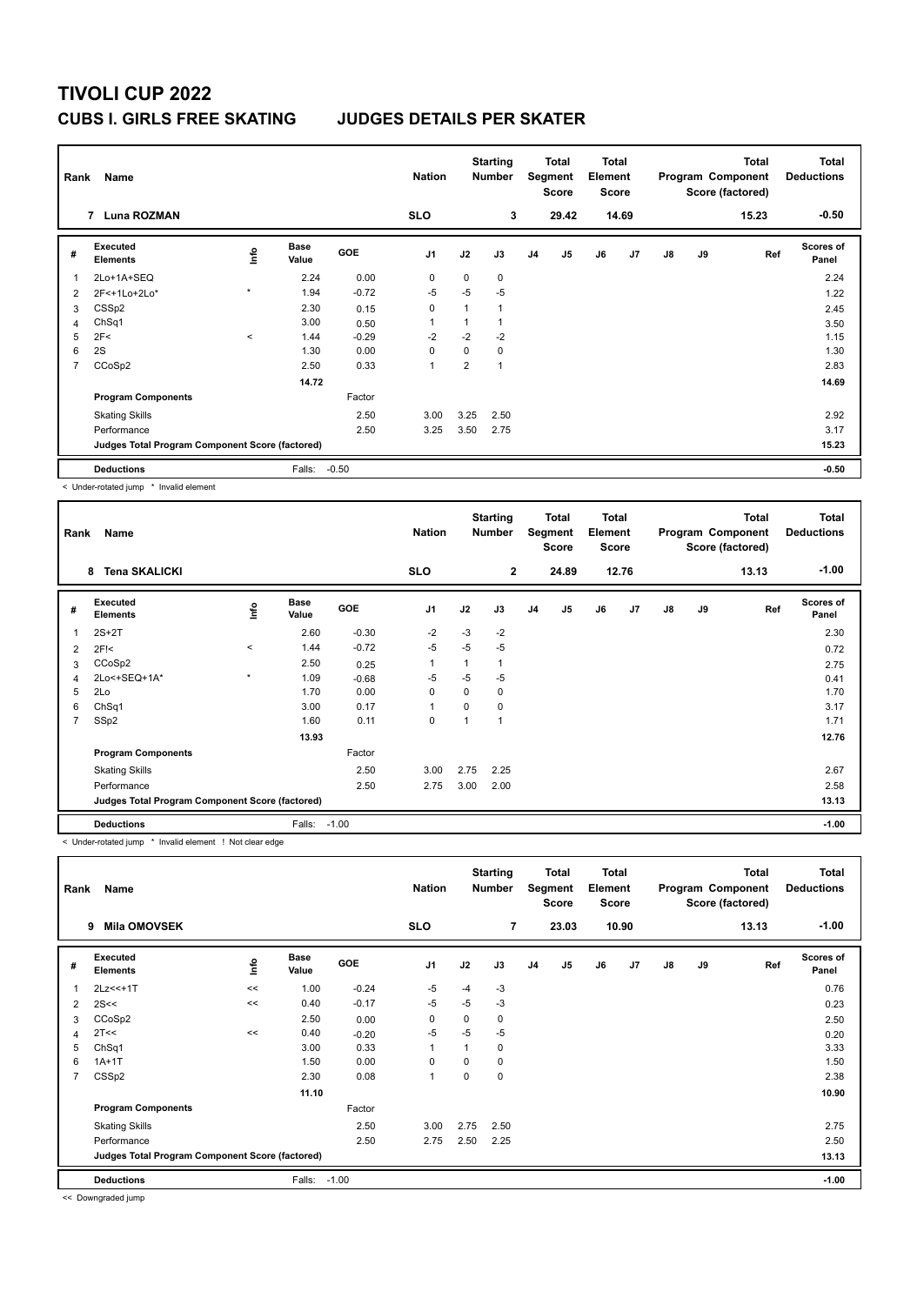| Rank                    | Name                                            |         | <b>Nation</b>        |            | <b>Starting</b><br><b>Number</b> |          | Total<br>Segment<br><b>Score</b> | Total<br>Element<br><b>Score</b> |                |    |      | <b>Total</b><br>Program Component<br>Score (factored) | Total<br><b>Deductions</b> |       |                           |
|-------------------------|-------------------------------------------------|---------|----------------------|------------|----------------------------------|----------|----------------------------------|----------------------------------|----------------|----|------|-------------------------------------------------------|----------------------------|-------|---------------------------|
|                         | Gaja SEPEC<br>10                                |         |                      |            | <b>SLO</b>                       |          | 11                               |                                  | 22.04          |    | 9.84 |                                                       |                            | 12.70 | $-0.50$                   |
| #                       | Executed<br><b>Elements</b>                     | ١nfo    | <b>Base</b><br>Value | <b>GOE</b> | J <sub>1</sub>                   | J2       | J3                               | J <sub>4</sub>                   | J <sub>5</sub> | J6 | J7   | $\mathsf{J}8$                                         | J9                         | Ref   | <b>Scores of</b><br>Panel |
| $\overline{\mathbf{1}}$ | 2F<<                                            | <<      | 0.50                 | $-0.23$    | $-5$                             | $-5$     | $-4$                             |                                  |                |    |      |                                                       |                            |       | 0.27                      |
| 2                       | $1A+1Lo$                                        |         | 1.60                 | $-0.04$    | $\mathbf 0$                      | 0        | $-1$                             |                                  |                |    |      |                                                       |                            |       | 1.56                      |
| 3                       | CCoSp1                                          |         | 2.00                 | $-0.20$    | $-1$                             | $-1$     | $-1$                             |                                  |                |    |      |                                                       |                            |       | 1.80                      |
| 4                       | ChSq1                                           |         | 3.00                 | $-0.17$    | $\Omega$                         | 0        | $-1$                             |                                  |                |    |      |                                                       |                            |       | 2.83                      |
| 5                       | 2F<<                                            | <<      | 0.50                 | $-0.25$    | $-5$                             | $-5$     | $-5$                             |                                  |                |    |      |                                                       |                            |       | 0.25                      |
| 6                       | 2S<                                             | $\prec$ | 1.04                 | $-0.21$    | $-1$                             | $-3$     | $-2$                             |                                  |                |    |      |                                                       |                            |       | 0.83                      |
| $\overline{7}$          | CSS <sub>p2</sub>                               |         | 2.30                 | 0.00       | 0                                | $\Omega$ | $\mathbf 0$                      |                                  |                |    |      |                                                       |                            |       | 2.30                      |
|                         |                                                 |         | 10.94                |            |                                  |          |                                  |                                  |                |    |      |                                                       |                            |       | 9.84                      |
|                         | <b>Program Components</b>                       |         |                      | Factor     |                                  |          |                                  |                                  |                |    |      |                                                       |                            |       |                           |
|                         | <b>Skating Skills</b>                           |         |                      | 2.50       | 2.25                             | 2.75     | 2.75                             |                                  |                |    |      |                                                       |                            |       | 2.58                      |
|                         | Performance                                     |         |                      | 2.50       | 2.00                             | 3.00     | 2.50                             |                                  |                |    |      |                                                       |                            |       | 2.50                      |
|                         | Judges Total Program Component Score (factored) |         |                      |            |                                  |          |                                  |                                  |                |    |      |                                                       |                            |       | 12.70                     |
|                         | <b>Deductions</b>                               |         | Falls:               | $-0.50$    |                                  |          |                                  |                                  |                |    |      |                                                       |                            |       | $-0.50$                   |

< Under-rotated jump << Downgraded jump

| Rank           | Name                                            |    |                      |            | <b>Nation</b> |      | <b>Starting</b><br><b>Number</b> |                | Total<br>Segment<br><b>Score</b> | Total<br>Element<br><b>Score</b> |       |    |    | <b>Total</b><br>Program Component<br>Score (factored) | <b>Total</b><br><b>Deductions</b> |
|----------------|-------------------------------------------------|----|----------------------|------------|---------------|------|----------------------------------|----------------|----------------------------------|----------------------------------|-------|----|----|-------------------------------------------------------|-----------------------------------|
|                | <b>Tinkara POKLIC</b><br>11                     |    |                      |            | <b>SLO</b>    |      | 6                                |                | 20.56                            |                                  | 10.43 |    |    | 10.63                                                 | $-0.50$                           |
| #              | Executed<br><b>Elements</b>                     | ١m | <b>Base</b><br>Value | <b>GOE</b> | J1            | J2   | J3                               | J <sub>4</sub> | J <sub>5</sub>                   | J6                               | J7    | J8 | J9 | Ref                                                   | Scores of<br>Panel                |
|                | $1$ Lo+ $2$ Lo<<                                | << | 1.00                 | $-0.25$    | $-5$          | $-5$ | $-5$                             |                |                                  |                                  |       |    |    |                                                       | 0.75                              |
| 2              | CCoSp1                                          |    | 2.00                 | $-0.07$    | 0             | 0    | $-1$                             |                |                                  |                                  |       |    |    |                                                       | 1.93                              |
| 3              | ChSq1                                           |    | 3.00                 | 0.00       | 0             | 0    | 0                                |                |                                  |                                  |       |    |    |                                                       | 3.00                              |
| 4              | $1A+1L0$                                        |    | 1.60                 | $-0.04$    | $-1$          | 0    | 0                                |                |                                  |                                  |       |    |    |                                                       | 1.56                              |
| 5              | CUSp1                                           |    | 1.70                 | $-0.11$    | $-1$          | $-1$ | 0                                |                |                                  |                                  |       |    |    |                                                       | 1.59                              |
| 6              | 1A                                              |    | 1.10                 | 0.00       | 0             | 0    | 0                                |                |                                  |                                  |       |    |    |                                                       | 1.10                              |
| $\overline{7}$ | 1F                                              |    | 0.50                 | 0.00       | 0             | 0    | 0                                |                |                                  |                                  |       |    |    |                                                       | 0.50                              |
|                |                                                 |    | 10.90                |            |               |      |                                  |                |                                  |                                  |       |    |    |                                                       | 10.43                             |
|                | <b>Program Components</b>                       |    |                      | Factor     |               |      |                                  |                |                                  |                                  |       |    |    |                                                       |                                   |
|                | <b>Skating Skills</b>                           |    |                      | 2.50       | 2.25          | 2.50 | 2.00                             |                |                                  |                                  |       |    |    |                                                       | 2.25                              |
|                | Performance                                     |    |                      | 2.50       | 2.00          | 2.25 | 1.75                             |                |                                  |                                  |       |    |    |                                                       | 2.00                              |
|                | Judges Total Program Component Score (factored) |    |                      |            |               |      |                                  |                |                                  |                                  |       |    |    |                                                       | 10.63                             |
|                | <b>Deductions</b>                               |    | Falls:               | $-0.50$    |               |      |                                  |                |                                  |                                  |       |    |    |                                                       | $-0.50$                           |

<< Downgraded jump

| Rank           | Name                                            |         | <b>Nation</b>        |         | <b>Starting</b><br><b>Number</b> |             | Total<br>Segment<br><b>Score</b> | <b>Total</b><br>Element<br><b>Score</b> |                |    |      | <b>Total</b><br>Program Component<br>Score (factored) | <b>Total</b><br><b>Deductions</b> |       |                    |
|----------------|-------------------------------------------------|---------|----------------------|---------|----------------------------------|-------------|----------------------------------|-----------------------------------------|----------------|----|------|-------------------------------------------------------|-----------------------------------|-------|--------------------|
|                | <b>Tara BESIC</b><br>12                         |         |                      |         | <b>CRO</b>                       |             | 13                               |                                         | 19.72          |    | 9.34 |                                                       |                                   | 11.88 | $-1.50$            |
| #              | <b>Executed</b><br><b>Elements</b>              | ١nf٥    | <b>Base</b><br>Value | GOE     | J <sub>1</sub>                   | J2          | J3                               | J4                                      | J <sub>5</sub> | J6 | J7   | $\mathsf{J}8$                                         | J9                                | Ref   | Scores of<br>Panel |
| $\overline{1}$ | SSp2                                            |         | 1.60                 | $-0.05$ | $\mathbf 0$                      | $\mathbf 0$ | $-1$                             |                                         |                |    |      |                                                       |                                   |       | 1.55               |
| 2              | 2S                                              |         | 1.30                 | $-0.65$ | $-5$                             | $-5$        | $-5$                             |                                         |                |    |      |                                                       |                                   |       | 0.65               |
| 3              | 2Tq                                             | q       | 1.30                 | $-0.65$ | $-5$                             | $-5$        | $-5$                             |                                         |                |    |      |                                                       |                                   |       | 0.65               |
| $\overline{4}$ | 2Lo<                                            | $\prec$ | 1.36                 | $-0.27$ | $-2$                             | $-3$        | $-1$                             |                                         |                |    |      |                                                       |                                   |       | 1.09               |
| 5              | 2S                                              |         | 1.30                 | $-0.65$ | $-5$                             | $-5$        | $-5$                             |                                         |                |    |      |                                                       |                                   |       | 0.65               |
| 6              | CCoSp2                                          |         | 2.50                 | $-0.08$ | 0                                | 0           | $-1$                             |                                         |                |    |      |                                                       |                                   |       | 2.42               |
| $\overline{7}$ | ChSq1                                           |         | 3.00                 | $-0.67$ | $-1$                             | $-2$        | $-1$                             |                                         |                |    |      |                                                       |                                   |       | 2.33               |
|                |                                                 |         | 12.36                |         |                                  |             |                                  |                                         |                |    |      |                                                       |                                   |       | 9.34               |
|                | <b>Program Components</b>                       |         |                      | Factor  |                                  |             |                                  |                                         |                |    |      |                                                       |                                   |       |                    |
|                | <b>Skating Skills</b>                           |         |                      | 2.50    | 2.25                             | 2.75        | 2.25                             |                                         |                |    |      |                                                       |                                   |       | 2.42               |
|                | Performance                                     |         |                      | 2.50    | 2.00                             | 2.50        | 2.50                             |                                         |                |    |      |                                                       |                                   |       | 2.33               |
|                | Judges Total Program Component Score (factored) |         |                      |         |                                  |             |                                  |                                         |                |    |      |                                                       |                                   |       | 11.88              |
|                | <b>Deductions</b>                               |         | Falls:               | $-1.50$ |                                  |             |                                  |                                         |                |    |      |                                                       |                                   |       | $-1.50$            |

< Under-rotated jump q Jump landed on the quarter